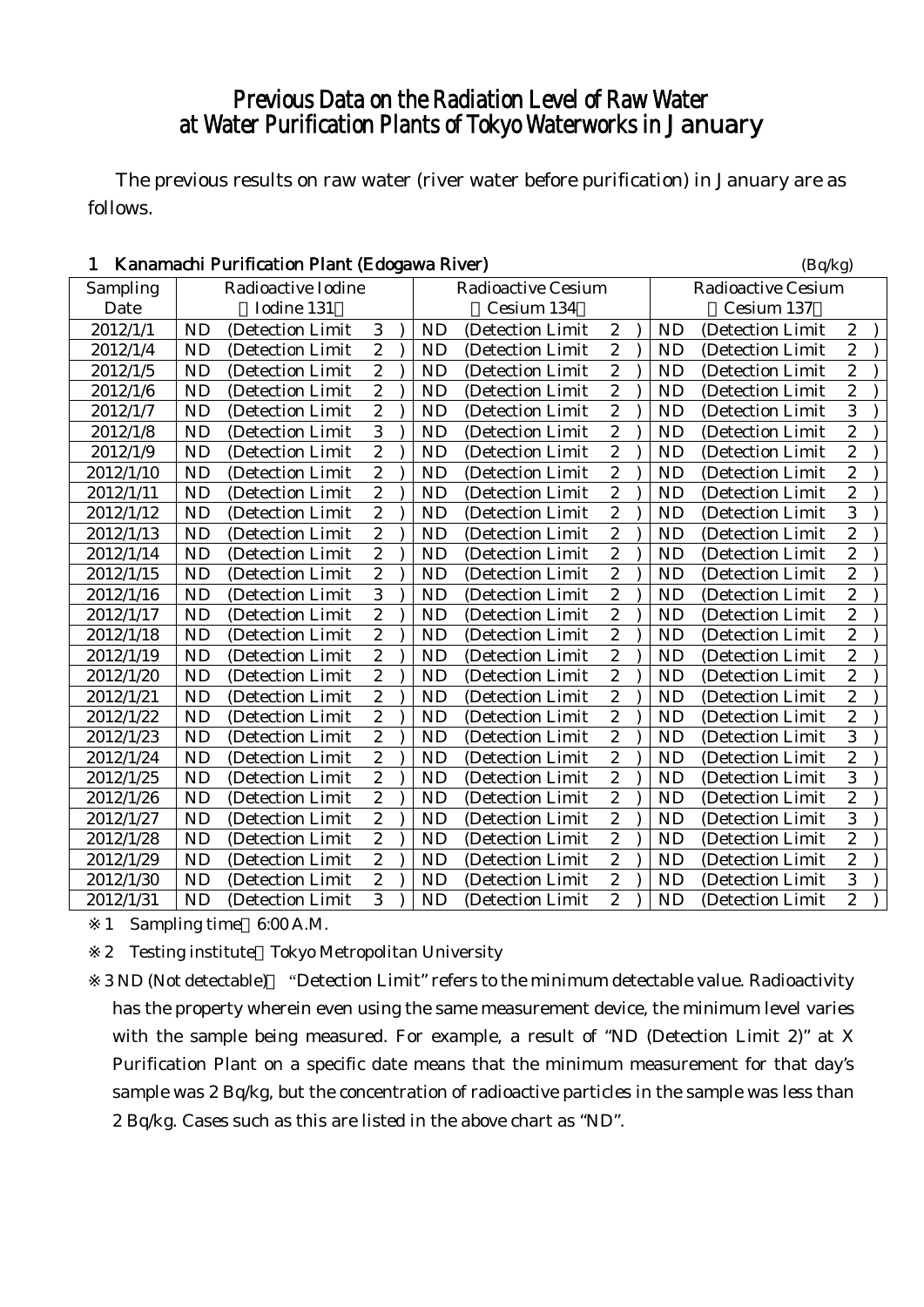| 2 Asaka Purification Plant (Arakawa River) | (Bq/kg) |
|--------------------------------------------|---------|
|                                            |         |

| Sampling  | Radioactive Iodine |                   |                  |  |           | <b>Radioactive Cesium</b> | <b>Radioactive Cesium</b> |  |           |                   |                  |
|-----------|--------------------|-------------------|------------------|--|-----------|---------------------------|---------------------------|--|-----------|-------------------|------------------|
| Date      | Iodine 131         |                   |                  |  |           | Cesium 134                |                           |  |           | Cesium 137        |                  |
| 2012/1/1  | <b>ND</b>          | (Detection Limit  | 3                |  | <b>ND</b> | (Detection Limit          | $\boldsymbol{2}$          |  | <b>ND</b> | (Detection Limit  | $\boldsymbol{2}$ |
| 2012/1/4  | <b>ND</b>          | (Detection Limit  | 3                |  | <b>ND</b> | (Detection Limit          | $\overline{c}$            |  | <b>ND</b> | (Detection Limit  | $\overline{c}$   |
| 2012/1/5  | <b>ND</b>          | (Detection Limit  | $\mathbf{2}$     |  | <b>ND</b> | (Detection Limit          | $\mathbf{2}$              |  | <b>ND</b> | (Detection Limit  | $\overline{3}$   |
| 2012/1/6  | <b>ND</b>          | (Detection Limit  | $\overline{2}$   |  | <b>ND</b> | (Detection Limit          | $\overline{c}$            |  | <b>ND</b> | (Detection Limit  | $\overline{c}$   |
| 2012/1/7  | <b>ND</b>          | (Detection Limit  | $\boldsymbol{2}$ |  | <b>ND</b> | (Detection Limit          | $\overline{c}$            |  | <b>ND</b> | (Detection Limit  | 3                |
| 2012/1/8  | <b>ND</b>          | (Detection Limit  | $\overline{2}$   |  | <b>ND</b> | (Detection Limit          | $\boldsymbol{2}$          |  | <b>ND</b> | (Detection Limit  | 3                |
| 2012/1/9  | <b>ND</b>          | (Detection Limit) | $\boldsymbol{2}$ |  | ND        | (Detection Limit          | $\overline{c}$            |  | <b>ND</b> | (Detection Limit) | $\overline{c}$   |
| 2012/1/10 | <b>ND</b>          | (Detection Limit  | 3                |  | <b>ND</b> | (Detection Limit)         | $\mathbf{2}$              |  | <b>ND</b> | (Detection Limit  | $\overline{c}$   |
| 2012/1/11 | <b>ND</b>          | (Detection Limit  | $\overline{2}$   |  | <b>ND</b> | (Detection Limit          | $\overline{c}$            |  | <b>ND</b> | (Detection Limit  | 3                |
| 2012/1/12 | <b>ND</b>          | (Detection Limit) | $\mathbf{2}$     |  | ND        | (Detection Limit          | $\boldsymbol{2}$          |  | <b>ND</b> | (Detection Limit) | $\boldsymbol{2}$ |
| 2012/1/13 | <b>ND</b>          | (Detection Limit) | $\overline{2}$   |  | <b>ND</b> | (Detection Limit          | $\boldsymbol{2}$          |  | <b>ND</b> | (Detection Limit  | $\overline{c}$   |
| 2012/1/14 | <b>ND</b>          | (Detection Limit) | $\overline{2}$   |  | <b>ND</b> | (Detection Limit          | $\overline{c}$            |  | <b>ND</b> | (Detection Limit) | $\overline{c}$   |
| 2012/1/15 | <b>ND</b>          | (Detection Limit) | $\boldsymbol{2}$ |  | <b>ND</b> | (Detection Limit)         | $\mathbf{2}$              |  | <b>ND</b> | (Detection Limit) | $\overline{c}$   |
| 2012/1/16 | <b>ND</b>          | (Detection Limit  | $\overline{2}$   |  | ND        | (Detection Limit          | $\boldsymbol{2}$          |  | <b>ND</b> | (Detection Limit  | $\boldsymbol{2}$ |
| 2012/1/17 | <b>ND</b>          | (Detection Limit  | $\overline{2}$   |  | <b>ND</b> | (Detection Limit          | $\overline{c}$            |  | <b>ND</b> | (Detection Limit  | $\overline{c}$   |
| 2012/1/18 | <b>ND</b>          | (Detection Limit  | $\overline{2}$   |  | <b>ND</b> | (Detection Limit          | $\boldsymbol{2}$          |  | <b>ND</b> | (Detection Limit  | $\boldsymbol{2}$ |
| 2012/1/19 | <b>ND</b>          | (Detection Limit  | $\boldsymbol{2}$ |  | <b>ND</b> | (Detection Limit          | $\overline{\mathbf{c}}$   |  | <b>ND</b> | (Detection Limit) | $\overline{c}$   |
| 2012/1/20 | <b>ND</b>          | (Detection Limit) | $\overline{2}$   |  | <b>ND</b> | (Detection Limit)         | $\overline{c}$            |  | <b>ND</b> | (Detection Limit  | $\overline{c}$   |
| 2012/1/21 | <b>ND</b>          | (Detection Limit  | $\boldsymbol{2}$ |  | <b>ND</b> | (Detection Limit          | $\boldsymbol{2}$          |  | <b>ND</b> | (Detection Limit  | 3                |
| 2012/1/22 | <b>ND</b>          | (Detection Limit) | $\overline{2}$   |  | <b>ND</b> | (Detection Limit          | $\overline{c}$            |  | <b>ND</b> | (Detection Limit) | $\overline{c}$   |
| 2012/1/23 | <b>ND</b>          | (Detection Limit) | $\boldsymbol{2}$ |  | <b>ND</b> | (Detection Limit)         | $\boldsymbol{2}$          |  | <b>ND</b> | (Detection Limit) | 3                |
| 2012/1/24 | <b>ND</b>          | (Detection Limit) | 3                |  | <b>ND</b> | (Detection Limit          | $\overline{c}$            |  | <b>ND</b> | (Detection Limit  | $\overline{c}$   |
| 2012/1/25 | <b>ND</b>          | (Detection Limit  | $\overline{c}$   |  | <b>ND</b> | (Detection Limit          | $\mathbf{2}$              |  | <b>ND</b> | (Detection Limit  | $\overline{c}$   |
| 2012/1/26 | <b>ND</b>          | (Detection Limit  | 3                |  | ND        | (Detection Limit          | $\boldsymbol{2}$          |  | <b>ND</b> | (Detection Limit) | $\overline{c}$   |
| 2012/1/27 | <b>ND</b>          | (Detection Limit  | $\overline{2}$   |  | <b>ND</b> | (Detection Limit          | $\boldsymbol{2}$          |  | <b>ND</b> | (Detection Limit  | 3                |
| 2012/1/28 | <b>ND</b>          | (Detection Limit  | $\boldsymbol{2}$ |  | <b>ND</b> | (Detection Limit          | $\mathbf{2}$              |  | <b>ND</b> | (Detection Limit  | $\overline{c}$   |
| 2012/1/29 | <b>ND</b>          | (Detection Limit  | $\overline{2}$   |  | <b>ND</b> | (Detection Limit          | $\overline{2}$            |  | <b>ND</b> | (Detection Limit  | $\overline{c}$   |
| 2012/1/30 | <b>ND</b>          | (Detection Limit) | $\boldsymbol{2}$ |  | ND        | (Detection Limit)         | $\boldsymbol{2}$          |  | <b>ND</b> | (Detection Limit) | 3                |
| 2012/1/31 | <b>ND</b>          | (Detection Limit) | $\overline{2}$   |  | ND        | (Detection Limit)         | $\overline{c}$            |  | <b>ND</b> | (Detection Limit) | 3                |

1 Sampling time 6:00 A.M.

2 Testing institute Tokyo Metropolitan University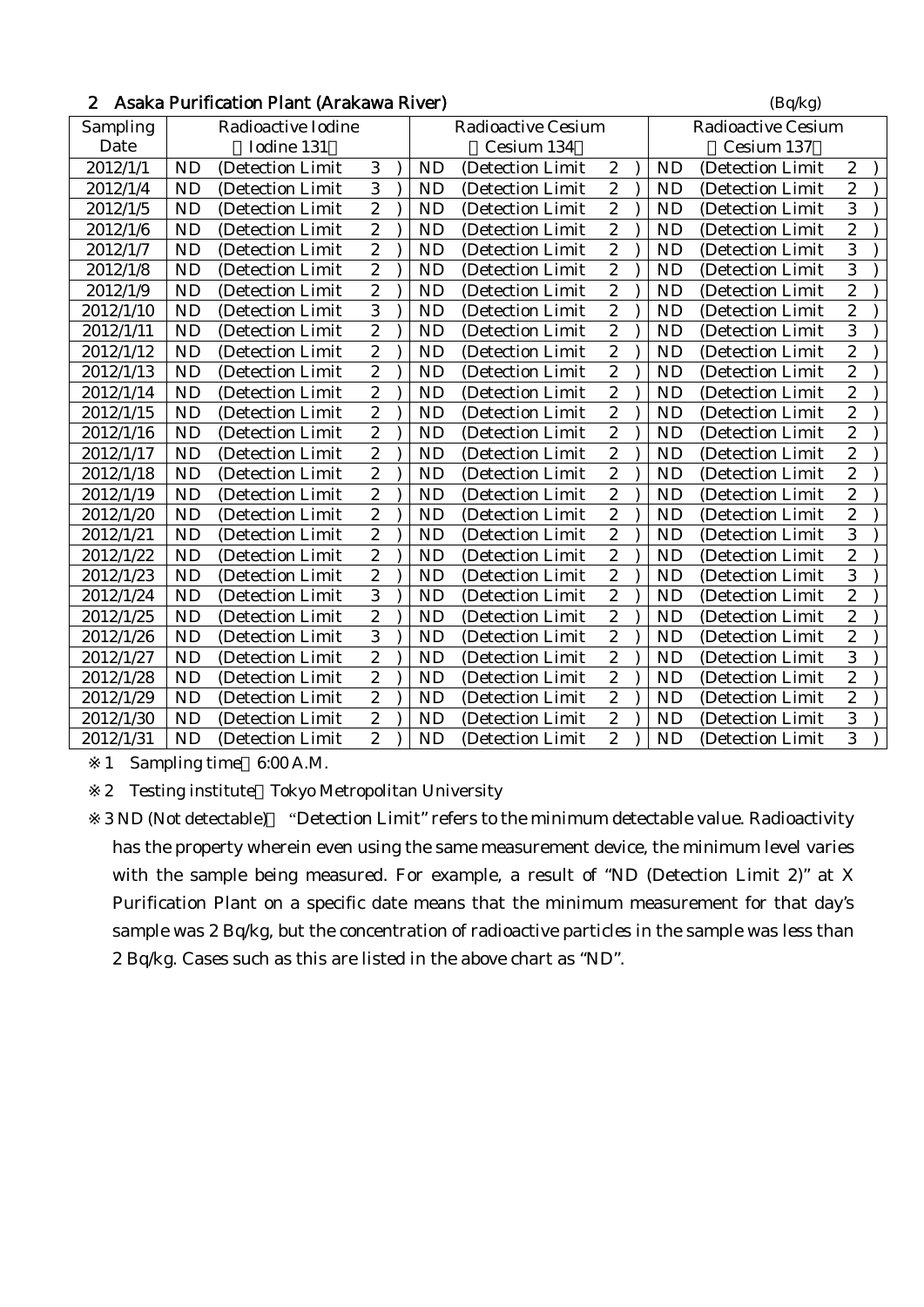| 3         |           | Ozaku Purification Plant (Tamagawa River) |                  |           |                           |                  |           | (Bq/kg)                   |                  |
|-----------|-----------|-------------------------------------------|------------------|-----------|---------------------------|------------------|-----------|---------------------------|------------------|
| Sampling  |           | Radioactive Iodine                        |                  |           | <b>Radioactive Cesium</b> |                  |           | <b>Radioactive Cesium</b> |                  |
| Date      |           | Iodine 131                                |                  |           | Cesium 134                |                  |           | Cesium 137                |                  |
| 2012/1/1  | ND        | (Detection Limit                          | 3                | <b>ND</b> | (Detection Limit          | $\boldsymbol{2}$ | <b>ND</b> | (Detection Limit          | $\boldsymbol{2}$ |
| 2012/1/4  | <b>ND</b> | (Detection Limit                          | $\overline{c}$   | <b>ND</b> | (Detection Limit          | $\overline{c}$   | <b>ND</b> | (Detection Limit          | $\overline{c}$   |
| 2012/1/5  | <b>ND</b> | (Detection Limit                          | $\overline{2}$   | <b>ND</b> | (Detection Limit          | $\overline{c}$   | <b>ND</b> | (Detection Limit          | 3                |
| 2012/1/6  | <b>ND</b> | (Detection Limit                          | $\boldsymbol{2}$ | <b>ND</b> | (Detection Limit          | $\sqrt{2}$       | <b>ND</b> | (Detection Limit          | $\overline{c}$   |
| 2012/1/7  | <b>ND</b> | (Detection Limit                          | $\overline{c}$   | <b>ND</b> | (Detection Limit          | $\overline{c}$   | <b>ND</b> | (Detection Limit          | $\overline{c}$   |
| 2012/1/8  | <b>ND</b> | (Detection Limit                          | $\overline{c}$   | <b>ND</b> | (Detection Limit          | $\boldsymbol{2}$ | <b>ND</b> | (Detection Limit          | 3                |
| 2012/1/9  | <b>ND</b> | (Detection Limit                          | $\boldsymbol{2}$ | <b>ND</b> | (Detection Limit          | $\boldsymbol{2}$ | <b>ND</b> | (Detection Limit          | $\overline{c}$   |
| 2012/1/10 | <b>ND</b> | (Detection Limit                          | $\overline{c}$   | <b>ND</b> | (Detection Limit          | $\overline{c}$   | <b>ND</b> | (Detection Limit          | $\overline{c}$   |
| 2012/1/11 | <b>ND</b> | (Detection Limit                          | $\overline{c}$   | <b>ND</b> | (Detection Limit          | $\overline{c}$   | <b>ND</b> | (Detection Limit          | 3                |
| 2012/1/12 | <b>ND</b> | (Detection Limit                          | $\overline{c}$   | <b>ND</b> | (Detection Limit          | $\boldsymbol{2}$ | <b>ND</b> | (Detection Limit          | $\overline{c}$   |
| 2012/1/13 | <b>ND</b> | (Detection Limit                          | $\overline{c}$   | <b>ND</b> | (Detection Limit          | $\overline{c}$   | <b>ND</b> | (Detection Limit          | $\overline{c}$   |
| 2012/1/14 | <b>ND</b> | (Detection Limit)                         | $\overline{c}$   | <b>ND</b> | (Detection Limit          | $\boldsymbol{2}$ | <b>ND</b> | (Detection Limit          | $\overline{c}$   |
| 2012/1/15 | <b>ND</b> | (Detection Limit                          | 3                | <b>ND</b> | (Detection Limit          | $\boldsymbol{2}$ | <b>ND</b> | (Detection Limit          | $\overline{c}$   |
| 2012/1/16 | <b>ND</b> | (Detection Limit                          | $\overline{c}$   | <b>ND</b> | (Detection Limit          | $\overline{c}$   | <b>ND</b> | (Detection Limit          | $\overline{c}$   |
| 2012/1/17 | <b>ND</b> | (Detection Limit)                         | $\overline{c}$   | <b>ND</b> | (Detection Limit)         | $\overline{c}$   | <b>ND</b> | (Detection Limit          | $\overline{c}$   |
| 2012/1/18 | <b>ND</b> | (Detection Limit                          | $\boldsymbol{2}$ | <b>ND</b> | (Detection Limit          | $\boldsymbol{2}$ | <b>ND</b> | (Detection Limit          | $\boldsymbol{2}$ |
| 2012/1/19 | <b>ND</b> | (Detection Limit                          | $\overline{c}$   | <b>ND</b> | (Detection Limit          | $\overline{c}$   | <b>ND</b> | (Detection Limit          | 3                |
| 2012/1/20 | <b>ND</b> | (Detection Limit)                         | 3                | <b>ND</b> | (Detection Limit)         | $\boldsymbol{2}$ | <b>ND</b> | (Detection Limit          | $\overline{c}$   |
| 2012/1/21 | <b>ND</b> | (Detection Limit                          | $\boldsymbol{2}$ | <b>ND</b> | (Detection Limit          | $\boldsymbol{2}$ | <b>ND</b> | (Detection Limit          | $\overline{c}$   |
| 2012/1/22 | <b>ND</b> | (Detection Limit                          | $\overline{c}$   | <b>ND</b> | (Detection Limit          | $\overline{c}$   | <b>ND</b> | (Detection Limit          | $\overline{c}$   |
| 2012/1/23 | <b>ND</b> | (Detection Limit                          | $\boldsymbol{2}$ | <b>ND</b> | (Detection Limit          | $\boldsymbol{2}$ | <b>ND</b> | (Detection Limit          | $\overline{c}$   |
| 2012/1/24 | <b>ND</b> | (Detection Limit                          | $\overline{2}$   | <b>ND</b> | (Detection Limit          | $\boldsymbol{2}$ | <b>ND</b> | (Detection Limit          | $\overline{c}$   |
| 2012/1/25 | <b>ND</b> | (Detection Limit                          | $\overline{c}$   | <b>ND</b> | (Detection Limit          | $\overline{c}$   | <b>ND</b> | (Detection Limit          | $\overline{c}$   |
| 2012/1/26 | <b>ND</b> | (Detection Limit                          | $\overline{c}$   | <b>ND</b> | (Detection Limit)         | $\boldsymbol{2}$ | <b>ND</b> | (Detection Limit          | $\overline{c}$   |
| 2012/1/27 | <b>ND</b> | (Detection Limit                          | $\overline{c}$   | <b>ND</b> | (Detection Limit          | $\overline{c}$   | <b>ND</b> | (Detection Limit          | 3                |
| 2012/1/28 | <b>ND</b> | (Detection Limit                          | $\overline{c}$   | <b>ND</b> | (Detection Limit          | $\overline{c}$   | <b>ND</b> | (Detection Limit          | $\overline{c}$   |
| 2012/1/29 | <b>ND</b> | (Detection Limit                          | $\overline{2}$   | <b>ND</b> | (Detection Limit          | $\boldsymbol{2}$ | <b>ND</b> | (Detection Limit          | $\overline{c}$   |
| 2012/1/30 | <b>ND</b> | (Detection Limit                          | $\boldsymbol{2}$ | <b>ND</b> | (Detection Limit          | $\sqrt{2}$       | <b>ND</b> | (Detection Limit          | $\overline{c}$   |
| 2012/1/31 | <b>ND</b> | (Detection Limit)                         | $\overline{c}$   | <b>ND</b> | (Detection Limit          | $\overline{c}$   | <b>ND</b> | (Detection Limit)         | $\overline{c}$   |

1 Sampling time 6:00 A.M.

2 Testing institute Tokyo Metropolitan University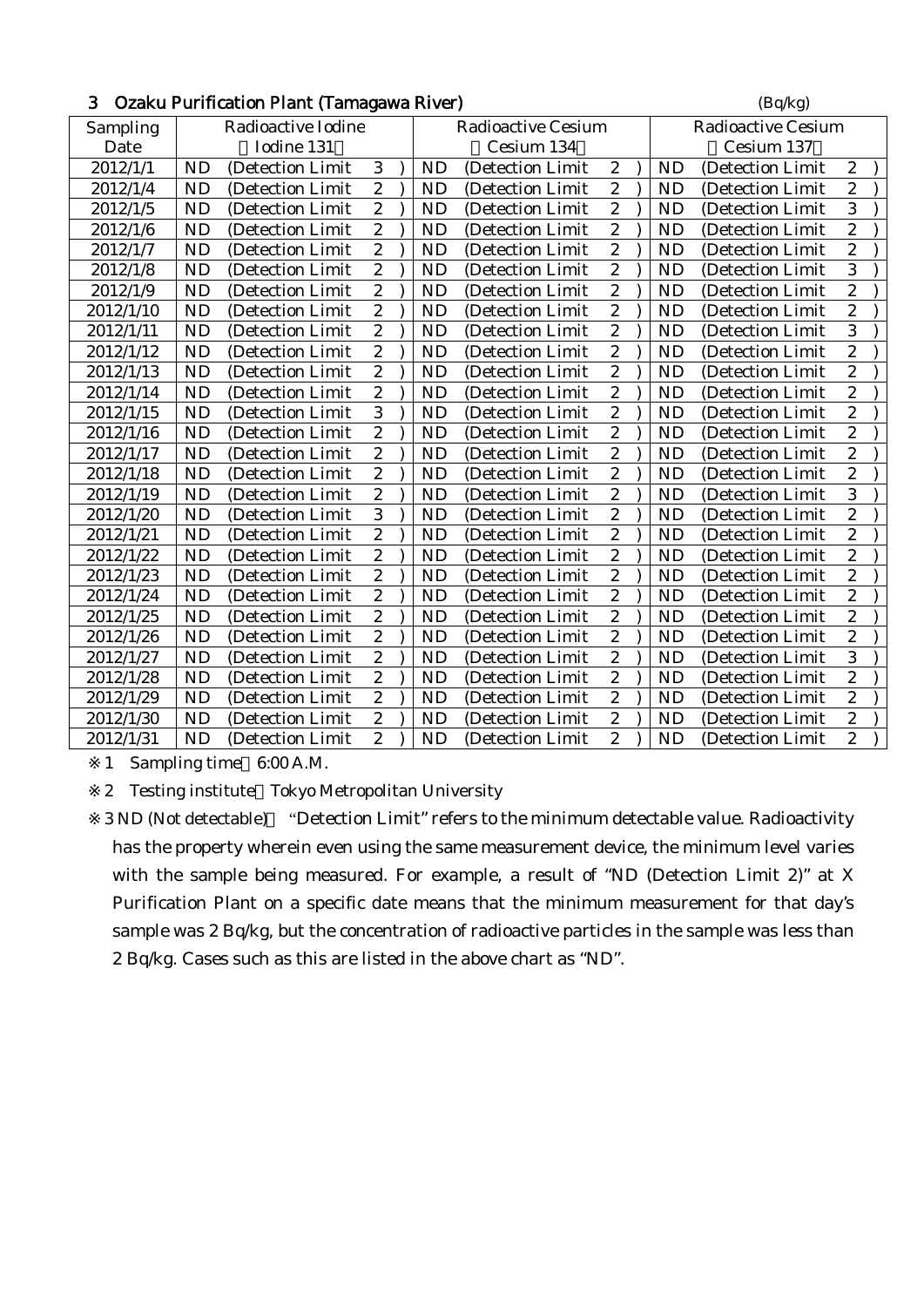| - Higashi-murayama Purification Piant-T (Arakawa River, Tamagawa River)<br>(Bq/Kg) |                    |                   |                  |  |           |                           |                         |                           |           |                   |                  |  |
|------------------------------------------------------------------------------------|--------------------|-------------------|------------------|--|-----------|---------------------------|-------------------------|---------------------------|-----------|-------------------|------------------|--|
| Sampling                                                                           | Radioactive Iodine |                   |                  |  |           | <b>Radioactive Cesium</b> |                         | <b>Radioactive Cesium</b> |           |                   |                  |  |
| Date                                                                               | Iodine 131         |                   |                  |  |           | Cesium 134                |                         |                           |           | Cesium 137        |                  |  |
| 2012/1/1                                                                           | <b>ND</b>          | (Detection Limit  | 3                |  | <b>ND</b> | (Detection Limit          | $\mathbf{2}$            |                           | <b>ND</b> | (Detection Limit  | $\boldsymbol{2}$ |  |
| 2012/1/4                                                                           | <b>ND</b>          | (Detection Limit) | $\boldsymbol{2}$ |  | <b>ND</b> | (Detection Limit          | $\boldsymbol{2}$        |                           | <b>ND</b> | (Detection Limit) | 3                |  |
| 2012/1/5                                                                           | <b>ND</b>          | (Detection Limit) | $\boldsymbol{2}$ |  | <b>ND</b> | (Detection Limit          | $\boldsymbol{2}$        |                           | <b>ND</b> | (Detection Limit  | 3                |  |
| 2012/1/6                                                                           | <b>ND</b>          | (Detection Limit  | $\overline{c}$   |  | <b>ND</b> | (Detection Limit          | $\boldsymbol{2}$        |                           | <b>ND</b> | (Detection Limit  | 3                |  |
| 2012/1/7                                                                           | <b>ND</b>          | (Detection Limit  | $\boldsymbol{2}$ |  | ND        | (Detection Limit)         | $\boldsymbol{2}$        |                           | <b>ND</b> | (Detection Limit  | 3                |  |
| 2012/1/8                                                                           | <b>ND</b>          | (Detection Limit  | $\sqrt{2}$       |  | ND        | (Detection Limit          | $\boldsymbol{2}$        |                           | <b>ND</b> | (Detection Limit  | 3                |  |
| 2012/1/9                                                                           | <b>ND</b>          | (Detection Limit  | $\overline{c}$   |  | <b>ND</b> | (Detection Limit          | $\overline{c}$          |                           | <b>ND</b> | (Detection Limit  | $\overline{c}$   |  |
| 2012/1/10                                                                          | <b>ND</b>          | (Detection Limit  | $\boldsymbol{2}$ |  | <b>ND</b> | (Detection Limit          | $\sqrt{2}$              |                           | <b>ND</b> | (Detection Limit  | $\overline{c}$   |  |
| 2012/1/11                                                                          | <b>ND</b>          | (Detection Limit  | $\overline{2}$   |  | ND        | (Detection Limit          | $\boldsymbol{2}$        |                           | <b>ND</b> | (Detection Limit  | $\overline{2}$   |  |
| 2012/1/12                                                                          | <b>ND</b>          | (Detection Limit  | $\overline{c}$   |  | <b>ND</b> | (Detection Limit)         | $\boldsymbol{2}$        |                           | $\rm ND$  | (Detection Limit  | $\overline{c}$   |  |
| 2012/1/13                                                                          | <b>ND</b>          | (Detection Limit  | $\boldsymbol{2}$ |  | ND        | (Detection Limit          | $\boldsymbol{2}$        |                           | <b>ND</b> | (Detection Limit  | $\overline{c}$   |  |
| 2012/1/14                                                                          | <b>ND</b>          | (Detection Limit  | $\boldsymbol{2}$ |  | ND        | (Detection Limit          | $\sqrt{2}$              |                           | <b>ND</b> | (Detection Limit  | $\overline{c}$   |  |
| 2012/1/15                                                                          | <b>ND</b>          | (Detection Limit  | $\overline{c}$   |  | <b>ND</b> | (Detection Limit)         | $\boldsymbol{2}$        |                           | <b>ND</b> | (Detection Limit) | $\overline{c}$   |  |
| 2012/1/16                                                                          | <b>ND</b>          | (Detection Limit  | $\boldsymbol{2}$ |  | <b>ND</b> | (Detection Limit          | $\boldsymbol{2}$        |                           | <b>ND</b> | (Detection Limit  | $\overline{c}$   |  |
| 2012/1/17                                                                          | <b>ND</b>          | (Detection Limit  | $\overline{c}$   |  | ND        | (Detection Limit          | $\boldsymbol{2}$        |                           | <b>ND</b> | (Detection Limit  | 3                |  |
| 2012/1/18                                                                          | <b>ND</b>          | (Detection Limit  | $\overline{c}$   |  | ND        | (Detection Limit)         | $\boldsymbol{2}$        |                           | <b>ND</b> | (Detection Limit  | 3                |  |
| 2012/1/19                                                                          | <b>ND</b>          | (Detection Limit  | $\boldsymbol{2}$ |  | <b>ND</b> | (Detection Limit          | $\boldsymbol{2}$        |                           | <b>ND</b> | (Detection Limit  | $\overline{c}$   |  |
| 2012/1/20                                                                          | <b>ND</b>          | (Detection Limit  | $\overline{c}$   |  | ND        | (Detection Limit          | $\boldsymbol{2}$        |                           | <b>ND</b> | (Detection Limit  | 3                |  |
| 2012/1/21                                                                          | <b>ND</b>          | (Detection Limit  | $\boldsymbol{2}$ |  | <b>ND</b> | (Detection Limit)         | $\boldsymbol{2}$        |                           | <b>ND</b> | (Detection Limit) | $\overline{c}$   |  |
| 2012/1/22                                                                          | <b>ND</b>          | (Detection Limit  | $\sqrt{2}$       |  | <b>ND</b> | (Detection Limit          | $\boldsymbol{2}$        |                           | <b>ND</b> | (Detection Limit  | $\overline{c}$   |  |
| 2012/1/23                                                                          | ND                 | (Detection Limit  | $\boldsymbol{2}$ |  | <b>ND</b> | (Detection Limit          | $\overline{\mathbf{c}}$ |                           | <b>ND</b> | (Detection Limit  | $\overline{c}$   |  |
| 2012/1/24                                                                          | <b>ND</b>          | (Detection Limit) | $\overline{c}$   |  | <b>ND</b> | (Detection Limit)         | $\boldsymbol{2}$        |                           | <b>ND</b> | (Detection Limit  | 3                |  |
| 2012/1/25                                                                          | <b>ND</b>          | (Detection Limit  | $\boldsymbol{2}$ |  | ND        | (Detection Limit          | $\boldsymbol{2}$        |                           | <b>ND</b> | (Detection Limit  | $\overline{c}$   |  |
| 2012/1/26                                                                          | <b>ND</b>          | (Detection Limit  | $\overline{c}$   |  | ND        | (Detection Limit          | $\boldsymbol{2}$        |                           | <b>ND</b> | (Detection Limit  | 3                |  |
| 2012/1/27                                                                          | <b>ND</b>          | (Detection Limit  | $\overline{c}$   |  | <b>ND</b> | (Detection Limit          | $\overline{c}$          |                           | <b>ND</b> | (Detection Limit  | 3                |  |
| 2012/1/28                                                                          | <b>ND</b>          | (Detection Limit  | $\overline{c}$   |  | ND        | (Detection Limit          | $\boldsymbol{2}$        |                           | <b>ND</b> | (Detection Limit  | $\boldsymbol{2}$ |  |
| 2012/1/29                                                                          | <b>ND</b>          | (Detection Limit  | $\overline{2}$   |  | <b>ND</b> | (Detection Limit          | $\overline{2}$          |                           | <b>ND</b> | (Detection Limit  | $\overline{2}$   |  |
| 2012/1/30                                                                          | <b>ND</b>          | (Detection Limit  | $\boldsymbol{2}$ |  | <b>ND</b> | (Detection Limit          | $\boldsymbol{2}$        |                           | <b>ND</b> | (Detection Limit  | $\overline{c}$   |  |
| 2012/1/31                                                                          | <b>ND</b>          | (Detection Limit) | $\overline{2}$   |  | ND        | (Detection Limit)         | $\overline{c}$          |                           | <b>ND</b> | (Detection Limit) | $\overline{c}$   |  |

### 4 Higashi-murayama Durification Plant-1 (Arakawa Piyer, Tamagawa Piyer) (Bq/kg)

1 Sampling time 6:00 A.M.

2 Testing institute Tokyo Metropolitan University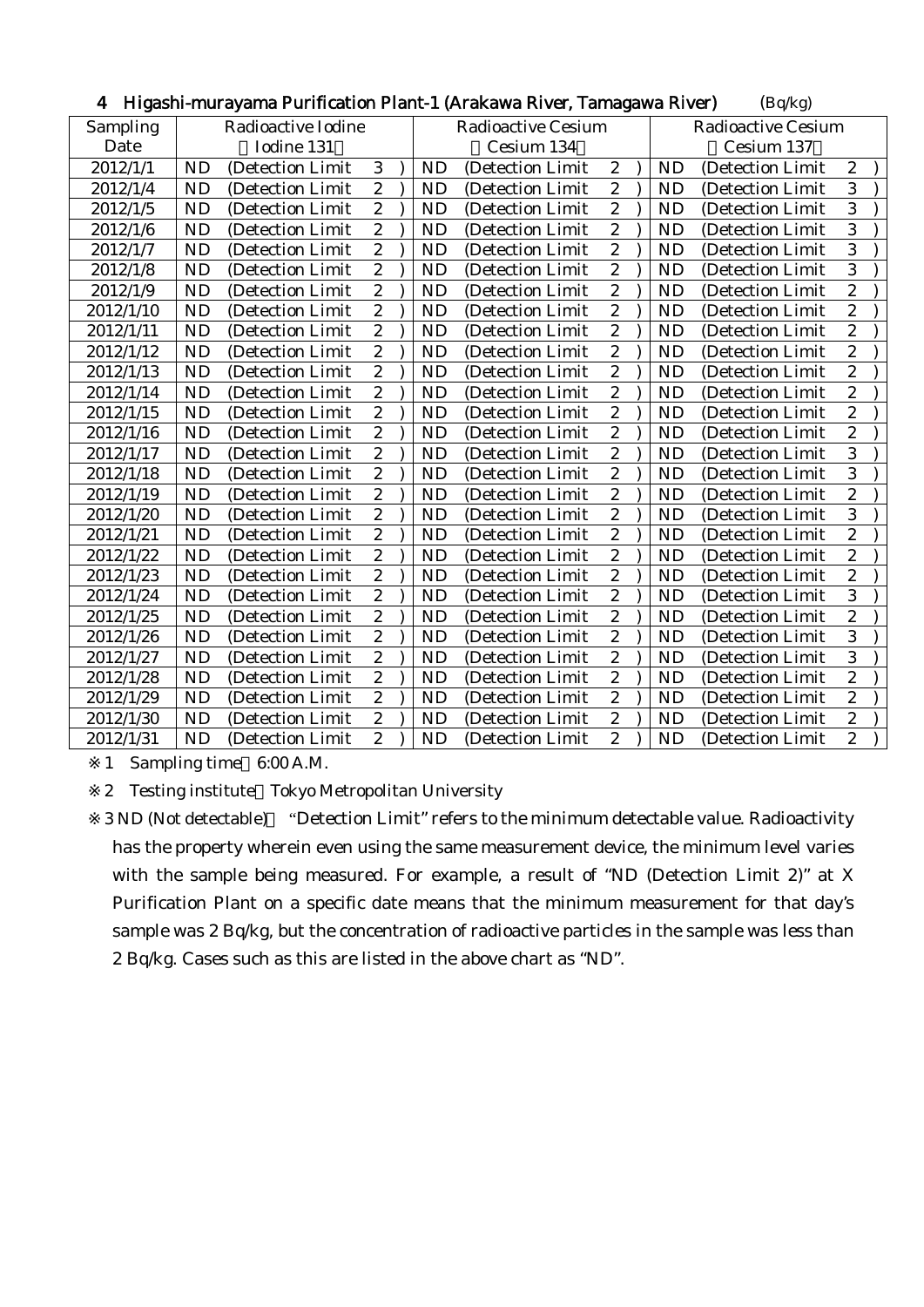| 5<br>Higashi-murayama Purification Plant-2 (Tamagawa River)<br>(Bq/kg) |           |                    |                  |  |           |                           |                           |            |           |                   |                  |  |
|------------------------------------------------------------------------|-----------|--------------------|------------------|--|-----------|---------------------------|---------------------------|------------|-----------|-------------------|------------------|--|
| Sampling                                                               |           | Radioactive Iodine |                  |  |           | <b>Radioactive Cesium</b> | <b>Radioactive Cesium</b> |            |           |                   |                  |  |
| Date                                                                   |           | Iodine 131         |                  |  |           | Cesium 134                |                           | Cesium 137 |           |                   |                  |  |
| 2012/1/1                                                               | <b>ND</b> | (Detection Limit   | 3                |  | <b>ND</b> | (Detection Limit          | $\sqrt{2}$                |            | <b>ND</b> | (Detection Limit  | $\boldsymbol{2}$ |  |
| 2012/1/4                                                               | <b>ND</b> | (Detection Limit   | $\overline{c}$   |  | <b>ND</b> | (Detection Limit)         | $\overline{c}$            |            | <b>ND</b> | (Detection Limit  | $\overline{c}$   |  |
| 2012/1/5                                                               | <b>ND</b> | (Detection Limit)  | $\overline{c}$   |  | <b>ND</b> | (Detection Limit)         | $\overline{c}$            |            | <b>ND</b> | (Detection Limit  | 3                |  |
| 2012/1/6                                                               | <b>ND</b> | (Detection Limit   | $\boldsymbol{2}$ |  | <b>ND</b> | (Detection Limit          | $\sqrt{2}$                |            | <b>ND</b> | (Detection Limit  | $\overline{c}$   |  |
| 2012/1/7                                                               | <b>ND</b> | (Detection Limit   | $\overline{c}$   |  | <b>ND</b> | (Detection Limit          | $\overline{c}$            |            | <b>ND</b> | (Detection Limit  | 3                |  |
| 2012/1/8                                                               | <b>ND</b> | (Detection Limit   | $\boldsymbol{2}$ |  | <b>ND</b> | (Detection Limit)         | $\boldsymbol{2}$          |            | <b>ND</b> | (Detection Limit  | $\overline{c}$   |  |
| 2012/1/9                                                               | <b>ND</b> | (Detection Limit)  | $\boldsymbol{2}$ |  | <b>ND</b> | (Detection Limit          | $\sqrt{2}$                |            | <b>ND</b> | (Detection Limit) | $\overline{c}$   |  |
| 2012/1/10                                                              | <b>ND</b> | (Detection Limit)  | $\overline{c}$   |  | <b>ND</b> | (Detection Limit          | $\overline{c}$            |            | <b>ND</b> | (Detection Limit) | $\overline{c}$   |  |
| 2012/1/11                                                              | <b>ND</b> | (Detection Limit)  | $\boldsymbol{2}$ |  | <b>ND</b> | (Detection Limit)         | $\boldsymbol{2}$          |            | <b>ND</b> | (Detection Limit  | 3                |  |
| 2012/1/12                                                              | <b>ND</b> | (Detection Limit   | $\boldsymbol{2}$ |  | <b>ND</b> | (Detection Limit          | $\sqrt{2}$                |            | <b>ND</b> | (Detection Limit  | $\overline{c}$   |  |
| 2012/1/13                                                              | <b>ND</b> | (Detection Limit   | $\overline{2}$   |  | ND        | (Detection Limit          | $\overline{c}$            |            | <b>ND</b> | (Detection Limit  | $\overline{c}$   |  |
| 2012/1/14                                                              | <b>ND</b> | (Detection Limit   | $\overline{c}$   |  | <b>ND</b> | (Detection Limit)         | $\overline{c}$            |            | <b>ND</b> | (Detection Limit  | 3                |  |
| 2012/1/15                                                              | <b>ND</b> | (Detection Limit)  | $\boldsymbol{2}$ |  | <b>ND</b> | (Detection Limit)         | $\boldsymbol{2}$          |            | <b>ND</b> | (Detection Limit) | $\overline{c}$   |  |
| 2012/1/16                                                              | <b>ND</b> | (Detection Limit   | $\overline{c}$   |  | <b>ND</b> | (Detection Limit          | $\boldsymbol{2}$          |            | <b>ND</b> | (Detection Limit  | $\overline{c}$   |  |
| 2012/1/17                                                              | <b>ND</b> | (Detection Limit   | $\overline{2}$   |  | <b>ND</b> | (Detection Limit          | $\overline{c}$            |            | <b>ND</b> | (Detection Limit  | 3                |  |
| 2012/1/18                                                              | <b>ND</b> | (Detection Limit   | $\boldsymbol{2}$ |  | <b>ND</b> | (Detection Limit          | $\boldsymbol{2}$          |            | <b>ND</b> | (Detection Limit  | 3                |  |
| 2012/1/19                                                              | <b>ND</b> | (Detection Limit)  | $\overline{2}$   |  | <b>ND</b> | (Detection Limit)         | $\overline{c}$            |            | <b>ND</b> | (Detection Limit  | $\overline{c}$   |  |
| 2012/1/20                                                              | <b>ND</b> | (Detection Limit   | $\overline{c}$   |  | <b>ND</b> | (Detection Limit)         | $\overline{c}$            |            | <b>ND</b> | (Detection Limit  | $\overline{c}$   |  |
| 2012/1/21                                                              | <b>ND</b> | (Detection Limit   | $\boldsymbol{2}$ |  | <b>ND</b> | (Detection Limit          | $\boldsymbol{2}$          |            | <b>ND</b> | (Detection Limit  | $\overline{c}$   |  |
| 2012/1/22                                                              | <b>ND</b> | (Detection Limit   | $\overline{c}$   |  | ND        | (Detection Limit          | $\sqrt{2}$                |            | <b>ND</b> | (Detection Limit  | $\overline{2}$   |  |
| 2012/1/23                                                              | <b>ND</b> | (Detection Limit   | $\overline{c}$   |  | <b>ND</b> | (Detection Limit          | $\overline{c}$            |            | <b>ND</b> | (Detection Limit  | $\overline{c}$   |  |
| 2012/1/24                                                              | <b>ND</b> | (Detection Limit)  | $\boldsymbol{2}$ |  | <b>ND</b> | (Detection Limit)         | $\boldsymbol{2}$          |            | <b>ND</b> | (Detection Limit  | 3                |  |
| 2012/1/25                                                              | <b>ND</b> | (Detection Limit   | $\boldsymbol{2}$ |  | <b>ND</b> | (Detection Limit)         | $\boldsymbol{2}$          |            | <b>ND</b> | (Detection Limit  | $\overline{c}$   |  |
| 2012/1/26                                                              | <b>ND</b> | (Detection Limit   | $\overline{c}$   |  | <b>ND</b> | (Detection Limit          | $\overline{c}$            |            | <b>ND</b> | (Detection Limit  | 3                |  |
| 2012/1/27                                                              | <b>ND</b> | (Detection Limit)  | $\boldsymbol{2}$ |  | <b>ND</b> | (Detection Limit)         | $\boldsymbol{2}$          |            | <b>ND</b> | (Detection Limit  | $\overline{c}$   |  |
| 2012/1/28                                                              | <b>ND</b> | (Detection Limit   | $\boldsymbol{2}$ |  | <b>ND</b> | (Detection Limit          | $\sqrt{2}$                |            | <b>ND</b> | (Detection Limit  | $\overline{c}$   |  |
| 2012/1/29                                                              | <b>ND</b> | (Detection Limit)  | $\overline{c}$   |  | <b>ND</b> | (Detection Limit)         | $\overline{c}$            |            | <b>ND</b> | (Detection Limit) | $\overline{c}$   |  |
| 2012/1/30                                                              | <b>ND</b> | (Detection Limit)  | $\boldsymbol{2}$ |  | <b>ND</b> | (Detection Limit)         | $\boldsymbol{2}$          |            | <b>ND</b> | (Detection Limit  | $\overline{c}$   |  |
| 2012/1/31                                                              | <b>ND</b> | (Detection Limit   | $\boldsymbol{2}$ |  | <b>ND</b> | (Detection Limit          | $\overline{c}$            |            | <b>ND</b> | (Detection Limit  | $\overline{c}$   |  |

1 Sampling time 6:00 A.M.

2 Testing institute Tokyo Metropolitan University